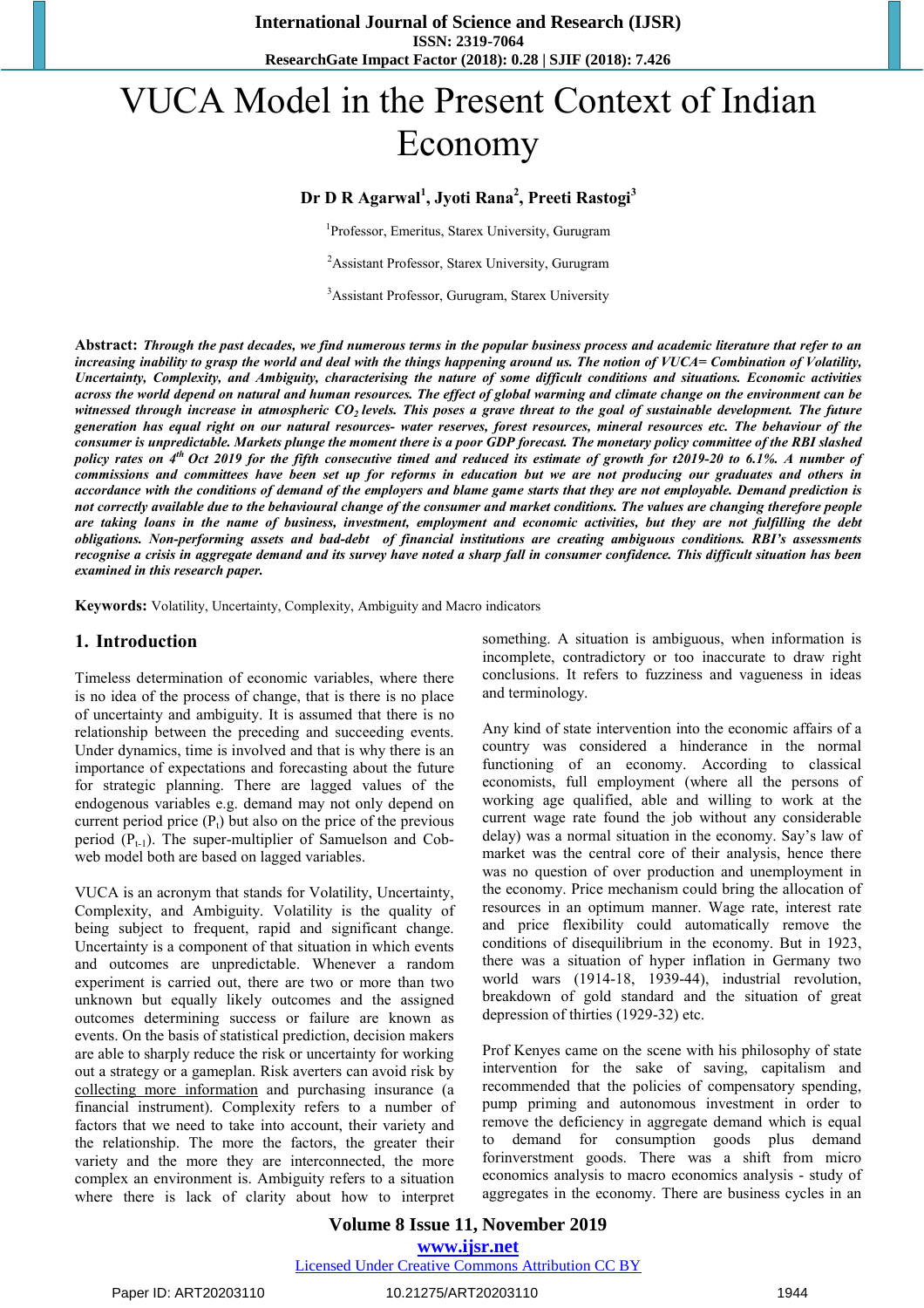uncontrolled economy - generally found at regular intervals due to monetary and non- monetary factors. The observations were as:

- 1) Whatever is true to an individual may not be true for the whole economy.
- 2) Wages are not only cost but source of demand also.
- 3) Saving and investment both are dependent on rate of interest and income.
- 4) Saving is private virtue but a social vice.
- 5) There is leakage in the flow of income and expenditure and whatever is earned is not automatically spent on consumption.

**V** - Qualities of being subject to frequent, rapid and significant change in a volatile market.

**U** - Component of that situation in which all events and outcomes are inpredictable.

**C** - Involve a multiplicity of issues or factors and some of which are interconnected

**A** - Manifested in a lack of clarity and difficultly of understanding the situation is.

#### **2. Literature Review**

Volatility refers to the speed of change in an industry, market or the world in general. It is associated with fluctuations in demand, turbulence and short time to markets and it is well documented in the literature on industry dynamism. The more volatile world is, the more and faster things change. Uncertainty refers to the extent to which we can confidently predicted the future. Part of uncertainty is perce and associated with people's inability to understand what is going on. Uncertainty, through is also a more objective characteristic of an environment. Truly, uncertain environment are those that do not allow any prediction, also not on a statistical basis. The more uncertain the world is, the harder it is to predict. Complexity refers to the more of factors that need to be taken into account, their variety and the relationship between them. The more factors, the greater their variety and the more they are interconnected, the more complex environment is, under high complexity, it is impossible to full analyze the environment and come to a rational and logical conclusion. The more complex the world is, the harder it is to analyse. Ambiguity refers to the lack of clarity about how to interpret something. A situation is ambiguous, for example when information is incomplete, contradicting or too inaccurate to draw clear conclusions. In practice the four terms are related.

The more complex and violate an industry is, for example, the harder to predict and more uncertain it will be. Yet, all four represent distinct elements that make our environment the world, a market, an industry harder to grasp and control. The distinct nature of these four elements can be further clarified by visualising them.

| <b>Volatility</b>                                                                                                                                                                                                      | Complexity                                                                                                                                                                                             |
|------------------------------------------------------------------------------------------------------------------------------------------------------------------------------------------------------------------------|--------------------------------------------------------------------------------------------------------------------------------------------------------------------------------------------------------|
| Characteristics:<br>The challenge is unexpected or unstable and may be of unknown<br>duration, but it's not necessarily hard to understand; knowledge<br>about it is often available.                                  | Characteristics:<br>The situation has many interconnected parts and variables. Some<br>information is available or can be predicted, but the volume or<br>nature of it can be overwhelming to process. |
| Example:<br>Prices fluctuate after a natural disaster takes a supplier off-line                                                                                                                                        | Example:<br>You are doing business in many countries, all with unique<br>regulatory environments, tariffs, and cultural values.                                                                        |
| Approach:<br>Build in slack and devote resources to preparedness - for<br>instance, stockpile inventory or overbuy talent. These steps are<br>typically expensive; your investment should match the risk.              | Approach:<br>Restructure, bring on or develop specialists, and built up<br>resources adequate to address the complexity.                                                                               |
| Uncertainty                                                                                                                                                                                                            | Ambiguity                                                                                                                                                                                              |
| Characteristics:<br>Despite of lack of other information, the event's basic cause and<br>effect are known. Change is possible but not a given.                                                                         | Characteristics:<br>Casual relationships are completely unclear. No precedents<br>exists; you face "unknown unknowns"                                                                                  |
| Example:<br>A competitor's pending product launch muddies the future of the<br>business and the market.                                                                                                                | Example:<br>You decide to move into immature or emerging markets or to<br>launch products outside your core competencies.                                                                              |
| Approach:<br>Invest in information-collect, interpret, and share it. This world<br>best in conjunction and structural changes, such as adding<br>information analysis network, that can reduce ongoing<br>uncertainty. | Approach:<br>Experiment. Understanding cause and effect requires generating<br>hypotheses and testing them. Design your experiments so that<br>lessons learned can be broadly applied.                 |

The term first used in 1987, drawing on the leadership theories of Warren Bennis and Burt - Nanus - to describe or to reflect on VUCA of general conditions and situations. The US army war college introduced the concept of VUCA to describe the more V+U+C+A multilateral world perceived as resulting from the end of cold war. More frequent use and discussion of the term began from 2002.

#### **Literature Gap**

Indian Monetary policy committee projected GDP growth for 2019-20(current fiscal year) at 6.1%on October 4,2019.

# **Volume 8 Issue 11, November 2019**

**www.ijsr.net**

Licensed Under Creative Commons Attribution CC BY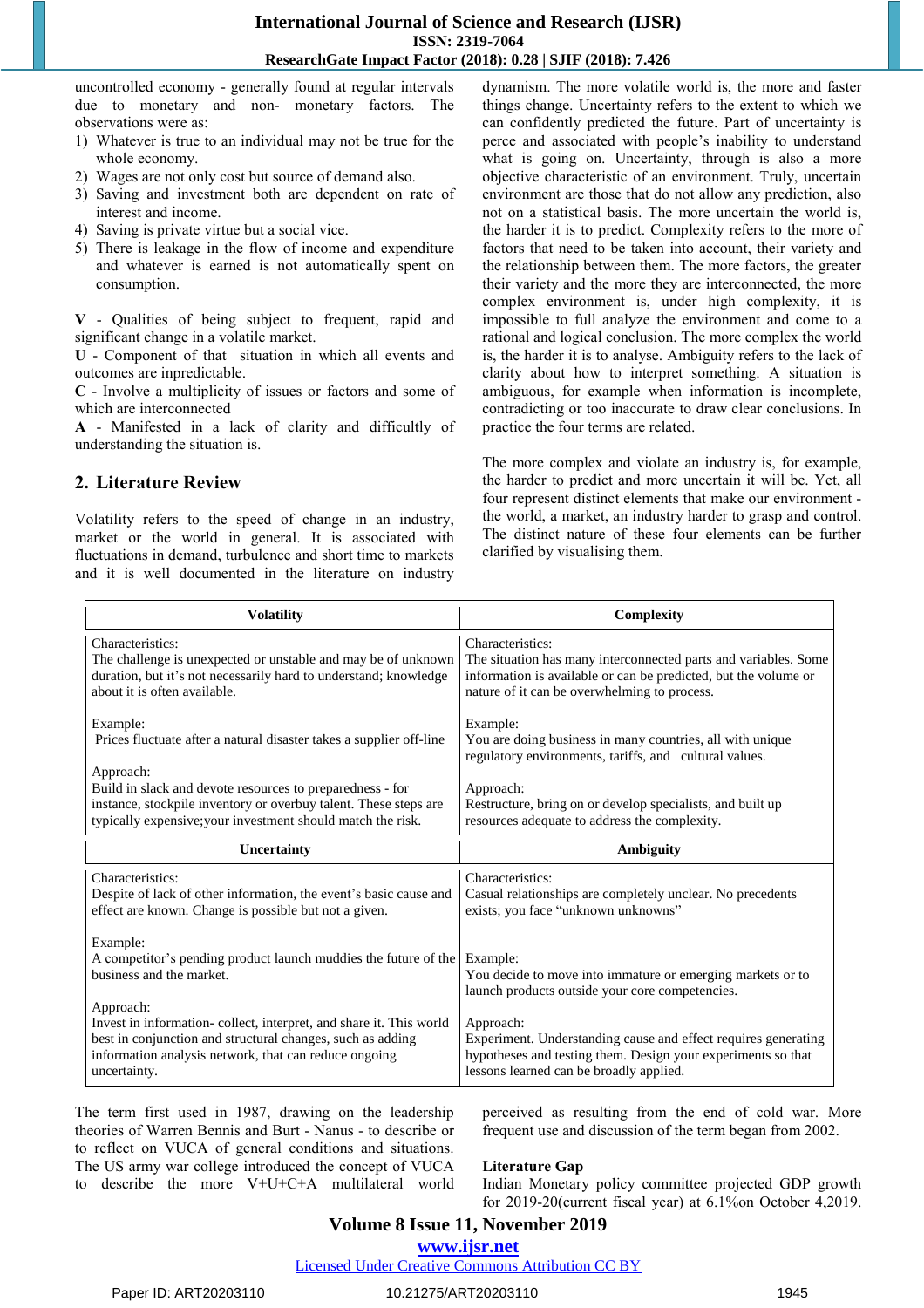This report is unequivocal in recognizing a crisis of aggregate demand reflecting a slowdown in private consumption and inflow of funds to the commercial sector and economic head winds from global uncertainties. There is a shift from purchase of goods toward services thereby non essential spending is increasing. The current net perception on employment is also the worst - ever. The Central Bank (RBI) has GDP growth expectations for the year 2019-20 lowering from 6.9% to 6.1% is worrying. This is really a point to be examined in the light of worrying signal from the economy and correlate it with VUCA.

#### **Research objectives**

Main objectives are:

- 1) To relate VUCA characteristics in the light of the prevailing conditions of Indian economy.
- 2) To make its relevance with the present global market condition.

#### **3. Research Methodology**

This paper is not based on primary data and research methodology relates with the objectives. Paper is based on secondary data obtained from authentic and reliable sources e.g. daily standard newspaper, economic survey published by the GOI, RBI's reports and bulletins and standards website(taken only to get the true meaning of VUCA). Analysis is based on simple descriptive statistical tools.

#### **Objective 1**

The monetary policy committee projected GDP growth rate on 4-10-2019 is taken as the sharpest reduction in projected growth rate since the Monetary policy Committee's inception on october 2016 while Asian Development Bank has also revised its forecast from 7.2% to 6.5%( a 70 basis point reduction). The government has announced a cut in corporate tax rate which would lead to a revenue loss of Rs.1.45 lakhs crores.

Economics got implies an increase in GDP or a continuous and steady increase in national income. In fact it is an multivariable concept and is replaced by peoples's high standard of living, better food and housing, improved education and medical facilities, advance means of transport, communication information and technology, reduction in levels of poverty, unemployment and inequalities in the distribution of economic power, increase in productivity with advancement in science, technology and carrying out research in different fields, promoting human skills, participation of women and less advantages section pf society in decision making process and their empowerment, social security, and justice without any discrimination, sustainable and inclusive growth, conservation of natural resource for the future generation etc. there should be proper balance between wealth and welfare, development and pollution free environment.

Now, we are living in an era of liberalisation, privatisation and globalisation and that is why world has become a global village and its member are interdependent. A shock of sympathetic vibrations are experienced by all the countries of the world, whenever anything happens at the global level. 2008-09 economic crisis is one of the examples. Global

growth rate has gone down from 3.97 per cent in 2000 to 3.6 per cent in 2018. The NDA government at the centre (2019 - 2024) has promised to make the Indian economy a 5 trillion dollar economy by 2024, which needs at least a growth rate of 8% per annum.

Macro indicators point a gloomy economic picture and worrying signals are slow down in private consumption, decline in credit growth , declaration of automobile sales. There is a slowdown in flow of funds to the commercial sector and economic head winds from global uncertainties are reflected from the capital RBI's consumer confidence survey and outstanding credit for industry consumer behaviour is rapidly changing (Refer chapter 2 of economic surveys 2018-19).

The current net perception on employment is also the worst ever, with 52.5% of the people reporting a decline in the employment. Growth in outstanding credit to industry in August 2019 was 3.9% after growing at more than 6 % for the past 5 months (March 2019 to July 2019). What is even more perplexing in the muted policy response of just a 25 basis point reduction in policy rate.

The Indian economy adopted an inflation targeting framework in 2016, where interest rate target were expected to balance growth and inflation. GST Collection have also fallen to an 18 month low in Sept. '19. Gross domestic saving have come down to a decade low from 23.6% of GDP in 2008 - 2009 to 17.2% in 2017 - 2018 (while investment particularly private is a critical engine of growth for in economy).

Table 1 highlights the state of Indian economy a volatile picture of half yearly GDP growth in percent.

| picture of half yearly GDP growth in % |     |                |  |  |  |
|----------------------------------------|-----|----------------|--|--|--|
| Year                                   | Η1  | H <sub>2</sub> |  |  |  |
| 2013                                   | 6.2 | 4.8            |  |  |  |
| 2014                                   | 6.9 | 5.9            |  |  |  |
| 2015                                   | 8.4 | 6.5            |  |  |  |
| 2016                                   | 7.8 | 8.2            |  |  |  |
| 2017                                   | 9.1 | 7.3            |  |  |  |
| 2018                                   | 6.4 | 7.9            |  |  |  |
| 2019                                   | 7.5 | 6.2            |  |  |  |
| 2020                                   | 5.2 | 6.9            |  |  |  |

**Table 1:** Highlights the state of Indian economy a volatile

| Table 2: Policy Rate and Projected GDP growth in percent |
|----------------------------------------------------------|
|----------------------------------------------------------|

|           |      | Month Year Policy Rate Projected GDP growth rate in % |  |
|-----------|------|-------------------------------------------------------|--|
| $Feb-19$  | 6.24 | 7.4                                                   |  |
| Apr- $19$ |      | 79                                                    |  |
| $Jun-19$  | 5.75 |                                                       |  |
| Aug- $19$ | 5.4  | 6.9                                                   |  |
| $Oct-19$  | 5.15 |                                                       |  |

Source- Daily Hindustan Times

1) Aug 17, 2019, page 19

2) Aug 31, 2019,page 1

3) Oct 5, 2019, pages1-10

Thus macro- economic indicators are not showing their behaviour in accordance with the targets.

# **Volume 8 Issue 11, November 2019 www.ijsr.net**

Licensed Under Creative Commons Attribution CC BY